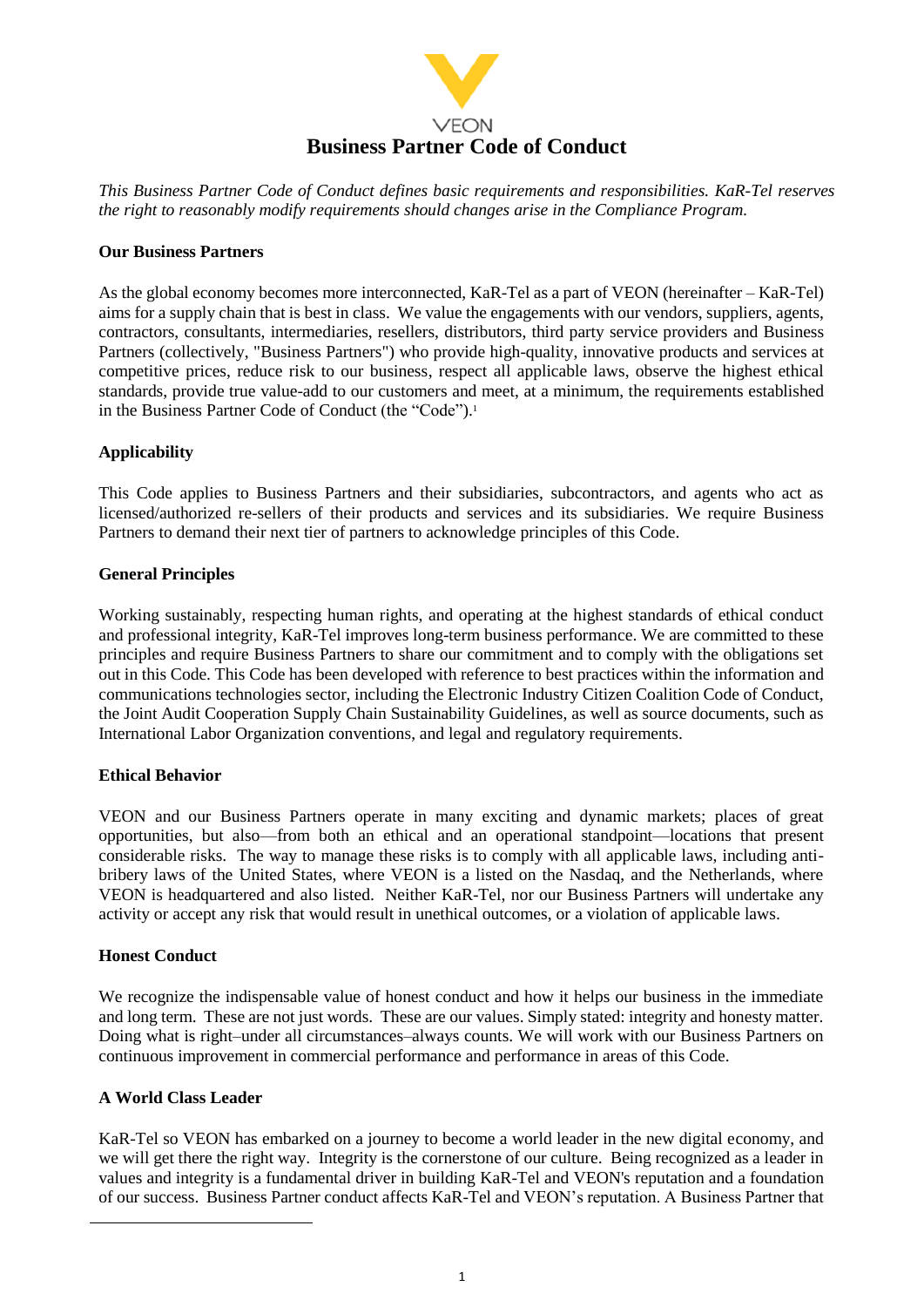

# VEON

fails to adhere to the standards of the Code will not be viewed favorably by KaR-Tel when awarding further work and may result in termination of some or all business relations.

# **Taking it a Step Further**

The specific requirements set out in the Code are the minimum standards for Business Partners. We encourage Business Partners to go beyond these standards, particularly where local laws and regulations are either weak or seldom enforced.

# **Due Diligence Process**

It's conducted an appropriate, risk-based due diligence when selecting Business Partners. All Business Partners must undergo and successfully complete anti-bribery due diligence prior to engagement. Business Partners are required to cooperate with due diligence process and will accurately complete all questionnaires, including timely providing requested documentation and transparent information related to company ownership and affiliated parties.

# **Compliance with local law and regulations**

Business Partners will comply with all relevant laws, regulations, and standards in the countries in which they operate. Where the applicable laws and Code address the same subject and are not in conflict, the highest standard will apply. Should any Code requirement conflict with applicable laws, the highest standards consistent with applicable local laws will apply.

# **Bribery and Corruption**

Stated unambiguously: KaR-Tel will not tolerate any form of corruption or bribery.

KaR-Tel strictly prohibits corruption, bribery, kickbacks, fraud, theft, extortion and embezzlement. Business Partners must comply with all applicable anti-bribery laws and maintain accurate books and records that correctly reflect their transactions and contain no false or misleading information. Business Partners will not give to, offer to give to, request from, or agree to accept money or anything of value from anyone, directly or indirectly through another party, to gain an improper advantage related to KaR-Tel.

Business Partners are expected to maintain their own anti-bribery compliance program to prevent and deter wrongdoing or possible violations of law.

# **Gifts and Hospitality**

In addition, Business Partners will not, directly or indirectly, offer gifts, hospitality or other benefits to KaR-Tel employees or representatives with the intent to improperly influence them and will not offer to KaR-Tel employees any gifts or hospitality, regardless of amount, during contract negotiation, bidding, tender, or award.

### **Confidentiality and Data Security**

Business Partners will keep confidential any information relating to KaR-Tel customers, business activities, contracts, projects, financial situation, or performance unless specific written permission is obtained from KaR-Tel. Business Partners will protect the reasonable privacy expectations of persons with whom they do business. Business Partners will comply with privacy and information security laws and regulatory requirements when personal information is collected, processed and transmitted. Business Partners will ensure customer data is kept secure and customer privacy is not breached. Business Partners will maintain appropriate data security and ensure that its data security systems are secure and that their employees who interact KaR-Tel's data and customer data are properly supervised.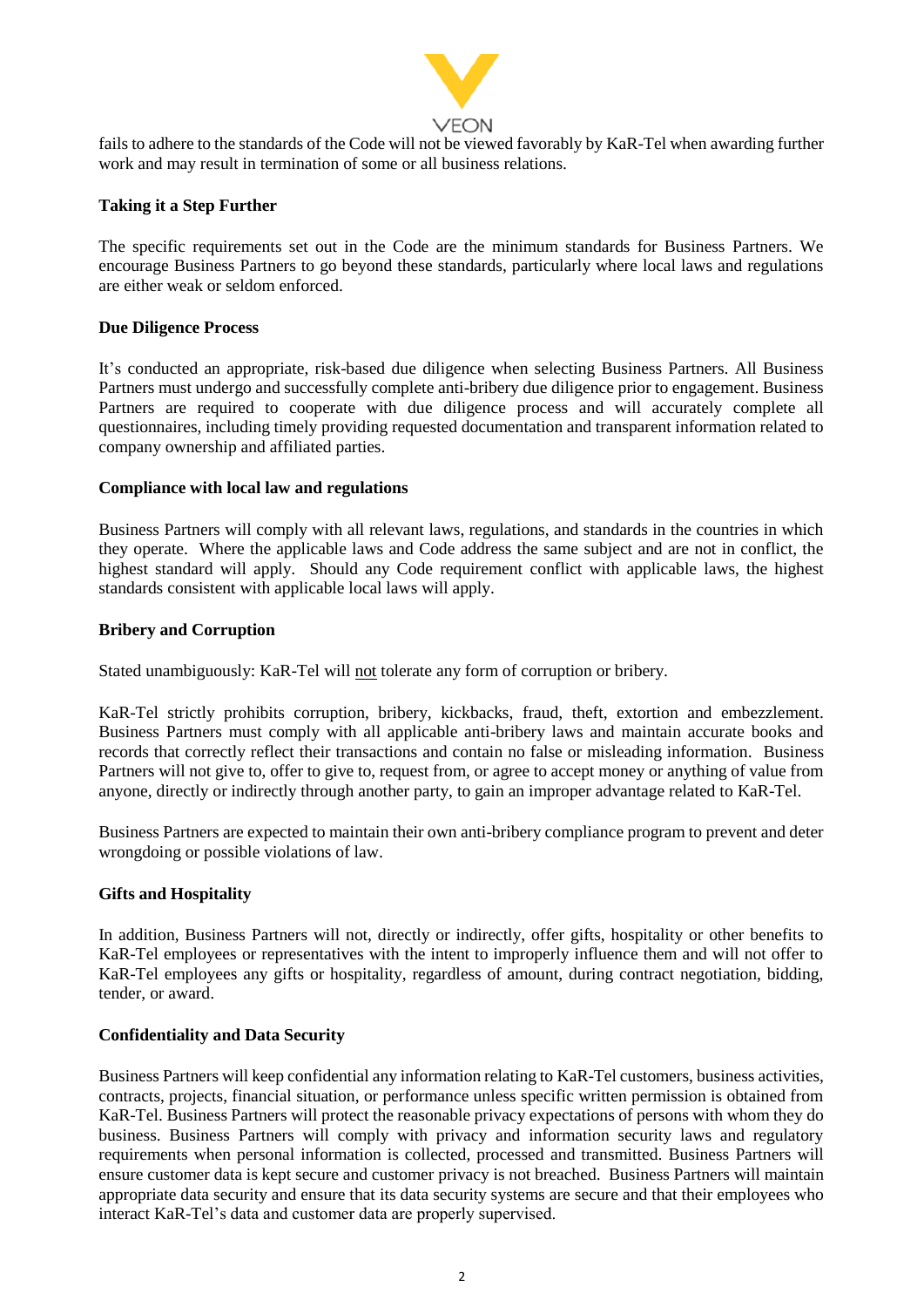

### **Anti-competitive Behavior**

Business Partners will not violate or conspire to be part of any violation of competition laws or anti-trust regulations. Business Partners will uphold fair business, advertising and competition standards.

### **Conflicts of Interest**

Business Partners will report to KaR-Tel any actual, potential or perceived conflicts of interest that may be relevant to KaR-Tel. A "Conflict of Interest" means any circumstance, potential, actual, or perceived, that might cause a party to place their financial or personal interests above the interests of their obligations or might cause that party to be biased in their business judgments, decisions and actions. Business Partners must avoid all conflicts of interest that may adversely influence business relationships.

# **Intellectual Property**

Business Partners will respect intellectual property rights. Business Partners will transfer technology in a manner that protects intellectual property rights.

# **Money Laundering**

Business Partners will firmly oppose all forms of money laundering and take steps to prevent its financial transactions from being used by others to launder money.

### **Prohibition on Oral Contracts**

KaR-Tel prohibits oral contracts with its Business Partners. All terms and conditions of the services offered or goods that are delivered for KaR-Tel shall be agreed prior to engagement and put in writing.

### **International Trade and Economic Sanctions**

Business Partners will abide by applicable international trade (including import and export/reexport controls) and economic sanctions laws and regulations. Business Partners will not do business with parties or in jurisdictions where applicable laws or regulations prohibit a transaction.

### **Human Rights**

Business Partners will respect and promote universal human rights as stated in the United Nations' Universal Declaration of Human Rights. Business Partners will not be aid to human rights abuses of any kind and will respect the personal dignity, privacy and rights of each individual at all times. Business partners will not tolerate any unacceptable treatment of employees, such as but not limited to mental cruelty, physical abuse, mistreatment of persons with disabilities, slavery and sexual harassment.

### **Forced Labor**

Business Partners will not use any form of forced labor, debt bondage, or involuntary and compulsory labor. Business Partners will not require employees to surrender any government-issued identification, passports, or work permits as a condition of employment. Business Partners must ensure the work relationship between the worker and Business Partners is freely chosen and free from threats, intimidation, or coercion.

### **Child Labor**

Business Partners will not use child labor. Where the applicable laws do not establish the minimum legal age for employment, "child" means anyone younger than 15 years of age. This minimum employment age is laid down in several conventions of the International Labor Organization (ILO).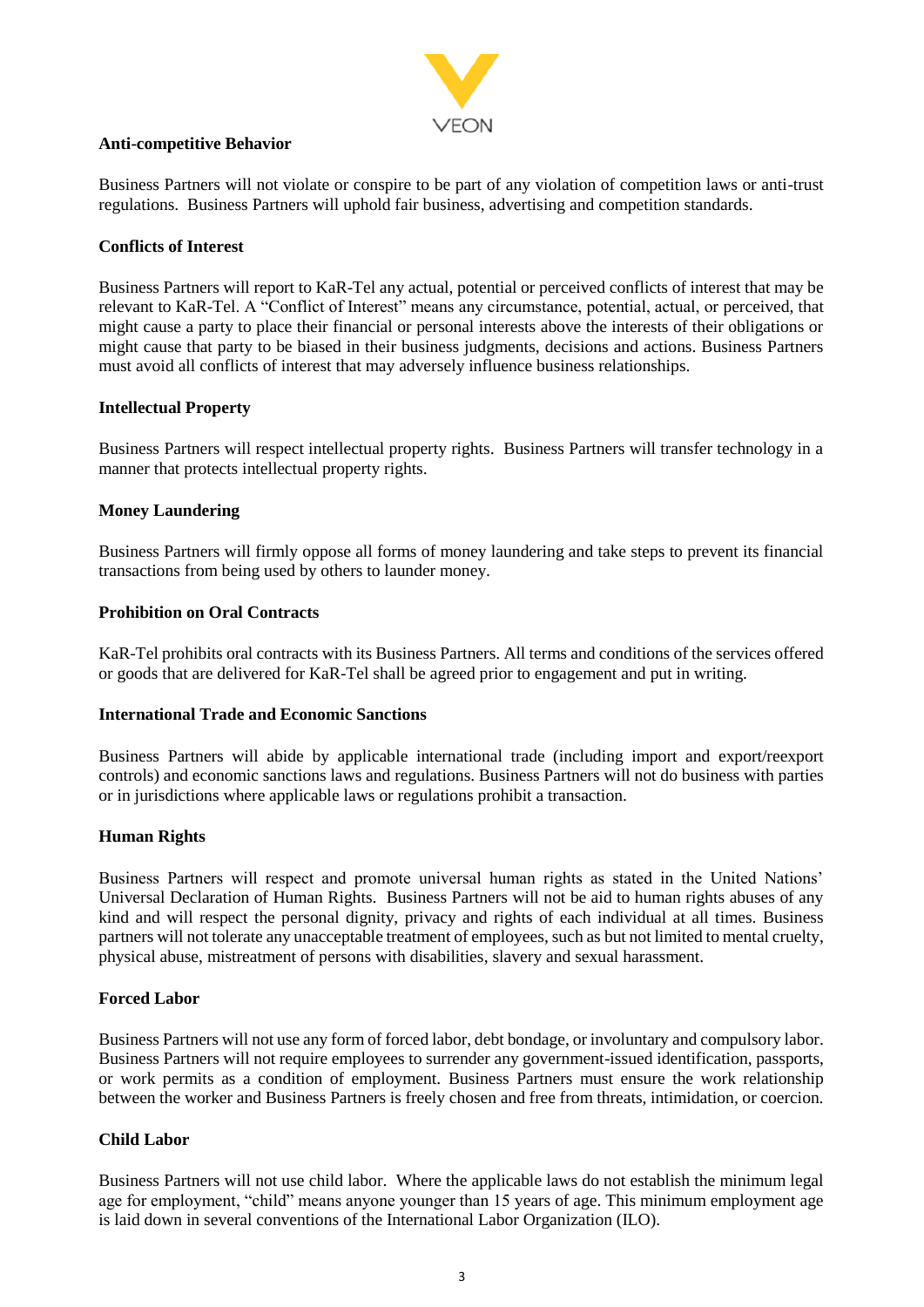

### **Open and Honest Engagement**

Business Partners will support open and honest engagement between employees and management without fear of retaliation, reprisal, intimidation, or harassment and recognize, as far as legally possible, the right of free association of employees.

### **Non-discrimination**

Business Partners will commit to a workforce free of harassment and unlawful discrimination. Business Partners will not engage in discrimination based on any legally protected class or age, race, color, ethnicity, indigenous status, national origin, gender, gender identity or expression, sexual orientation, disability, pregnancy, medical condition, religion, social origin or status, political affiliation, trade or union membership, or marital or veteran status in hiring or employment practices, such as promotions, rewards, and access to training.

# **Employment Conditions**

Business Partners' employees will have an employment contract that defines the terms and conditions of employment. Subject to local legal requirements, the contract, at a minimum, will provide fair remuneration at the applicable national statutory minimum wage and comply with the maximum number of working hours laid down in the applicable laws. Further, employees will be treated with respect and dignity. Physical, psychological, or verbal abuse, harassment, threats, or other forms of intimidation are strictly prohibited.

# **Health and Safety**

In accordance with international standards and national laws and regulations, Business Partners will provide a healthy and safe working environment. Health and safety obligations will be applied to parties under the Business Partner's control, including employees and contractors working on the Business Partner's premises. All work-related fatalities and incidents resulting in near fatal injury that occur on KaR-Tel premises or in relation to activities being carried out specifically for KaR-Tel must be reported.

### **Accident and Emergency Readiness**

Business Partners will maintain systems to prepare for and respond to accidents, health problems, and foreseeable emergencies. Business Partners will also record, investigate, and learn from past accidents and emergencies.